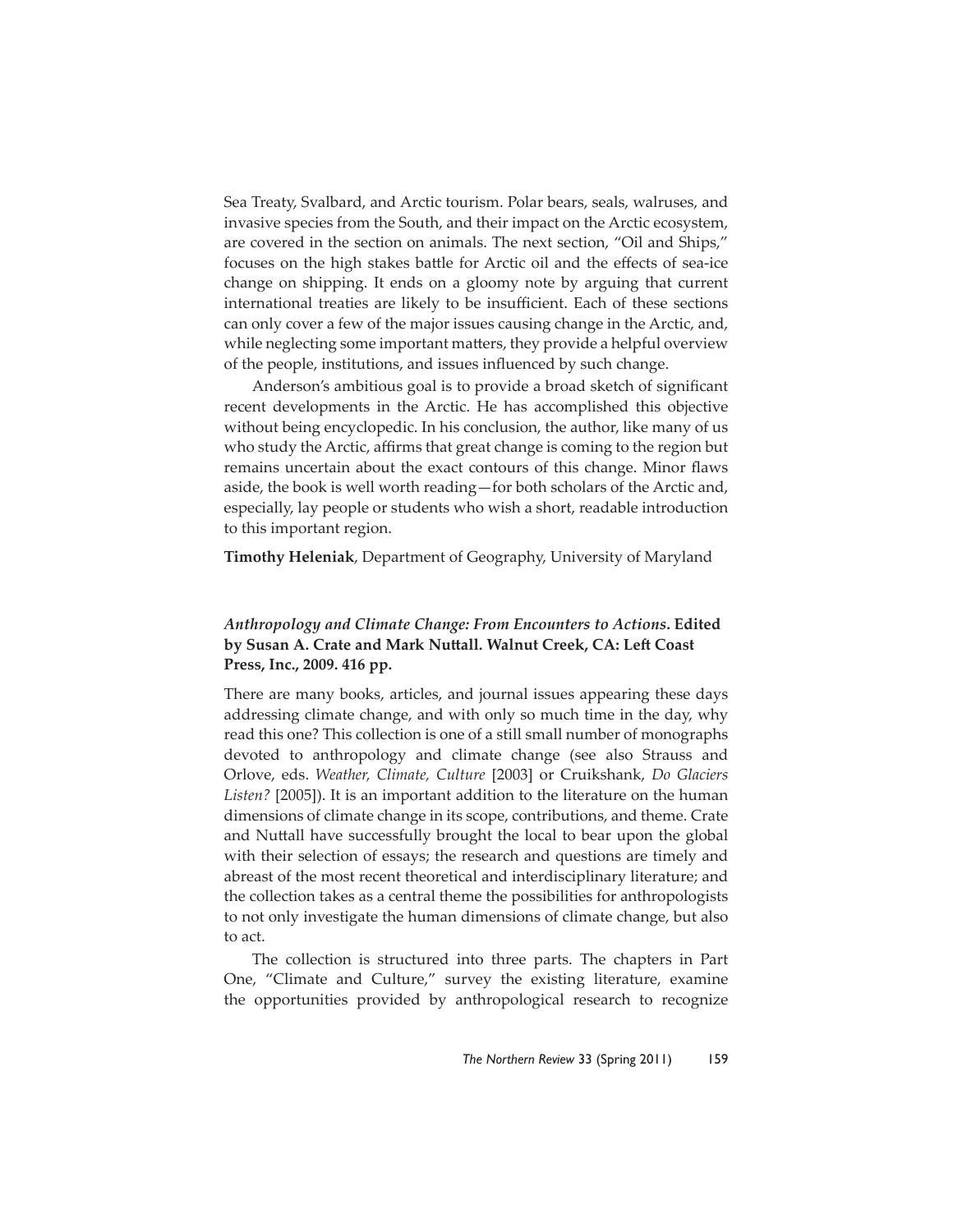how different cultures understand, value, and interact with weather and climate, and assess the significance of displacement as central to the social experience of climate change. Part Two, "Anthropological Encounters," presents eleven case studies of the past, present, and anticipated impacts of climate change upon vulnerable communities across the globe (found in Tuvalu, Papua New Guinea, the United States, Botswana, Australia, Bangladesh, the Arctic, the Andes, and the Alps). Part Three, "Anthropological Actions," offers examples of and reflections upon interventions in policy and climate change responses undertaken by anthropologists. For those interested in northern studies, it is worth pointing out that six of the twenty chapters in Parts Two and Three draw on examples from the Circumpolar North.

Overall, the structure of the book is intelligently conceived and comprehensive. The editors have assembled all the right pieces and ordered them in a very effective fashion. The conceptual groundwork laid in Part One introduces the themes necessary for a sophisticated reading of the case studies and anthropological actions. The case studies show the breadth of impacts upon subsistence, spirituality, and political engagement for diverse communities across the globe. The actions offer opportunities to assess and learn from the concrete impacts of anthropological research.

The real intellectual contributions of this collection lie in the synthetic work that it performs in presenting the depth of our understanding of the recent human experience of climate change. As a historian reading this collection in its entirety, it became clear to me that we have a history of anthropogenic climate change dating back to the 1970s. Bolin describes over a decade of "climatic extremes here and elsewhere in the Andes [which] have contributed to floods, catastrophic droughts, heat waves, and cold spells" (235). Jacka began his fieldwork in Papua New Guinea in the late 1990s, in the immediate aftermath of massive fires in the tropical rain forests of Indonesia. As several of the authors in this collection acknowledge, there is also a much longer history of human relations with weather and climatic variability (ancient, for example, or from the Little Ice Age). Typically, however, contemporary discourse is marked by scepticism about the relevance of distant examples when dealing with the exceptional scale and pace of, and the role of human responsibility for, the climatic changes presently underway. This collection dispels such wilful ignorance by demonstrating that the disasters of contemporary climate change lie not in some ambiguous, uncertain future, but in the past and the present.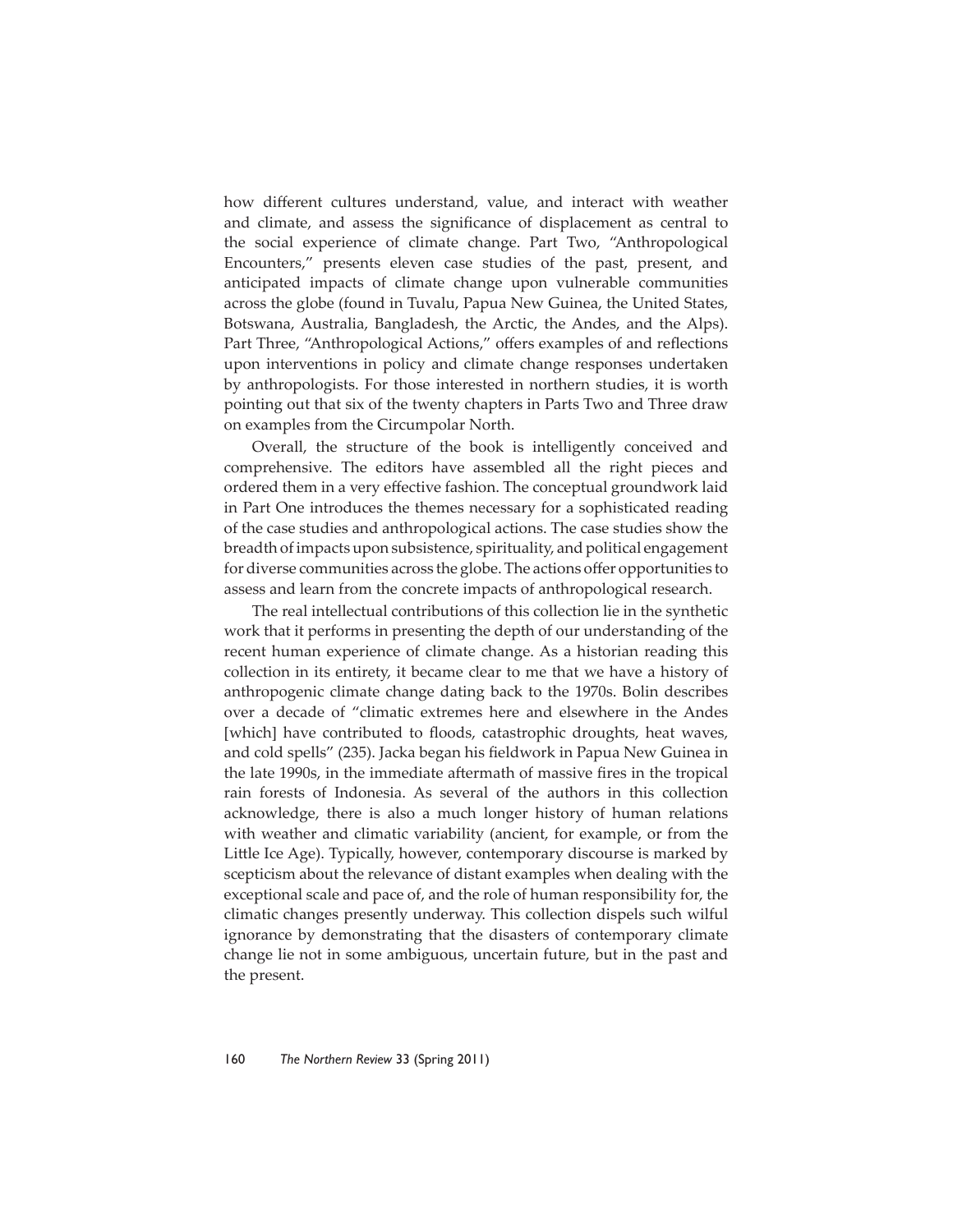What, then, can we learn from the anthropological encounters of the last quarter century with climate change? First, the essays in this collection apply and elaborate upon the key concepts—most notably *adaptation*, *vulnerability*, and *resiliency*—necessary to assess how communities deal with and could foresee a future in a changing climate. When it comes to questions of adaptation, the collected essays demonstrate that a key issue is not just realizing what communities can do, but also how they understand the changes they face. This is a point raised most provocatively by Marino and Schweitzer, who highlight the divergent responses elicited from Inupiaq in northwestern Alaska, depending on whether they were asked about changes in the local environment rather than "climate change" and "global warming." Such divergence led these authors to conclude that "perhaps anthropology's best contribution to understanding global climate change will come when, as anthropologists, we stop talking about it" (216). The point here is twofold: first, contemporary climate change comes with its own conceptual framework, which is distinct from climate changes in the longer course of human history. The two need to be investigated separately. Second, climate change is not just about climate, but is tied up with broader environmental changes and the global transformations of place.

Contributors make this latter point, regarding the broader environmental character of climate change and its impacts, seem at once obvious and overwhelming. Most striking is the significance of water impacts—drought, flooding, storm surges, and scarcity—upon human communities. These impacts demonstrate how climate change is ultimately indivisible from the wider context of late twentieth and early twenty-first century ecological decline. Such connections are made explicit, as in Button and Peterson's examination of a participatory research action project underway in Grand Bayou, Louisiana. Here, the destruction of freshwater marshes, combined with the sinking of coastal Louisiana, has undermined natural defences against destructive storms, such as Hurricane Katrina (331-2). The fact that climate change and its impacts will not be confined to experiencing colder or warmer weather, but will rather reverberate through all aspects of local and regional environments, highlights the importance of anthropological research, which has long provided theoretical concepts and methodologies that focus on the "dynamic interface of natural and human systems under change" (176).

Similarly, the anthropological emphasis upon place is central to the discipline's perspective on climate change. This collection resonates with the significance of the loss of places, as well as life, resulting from climate